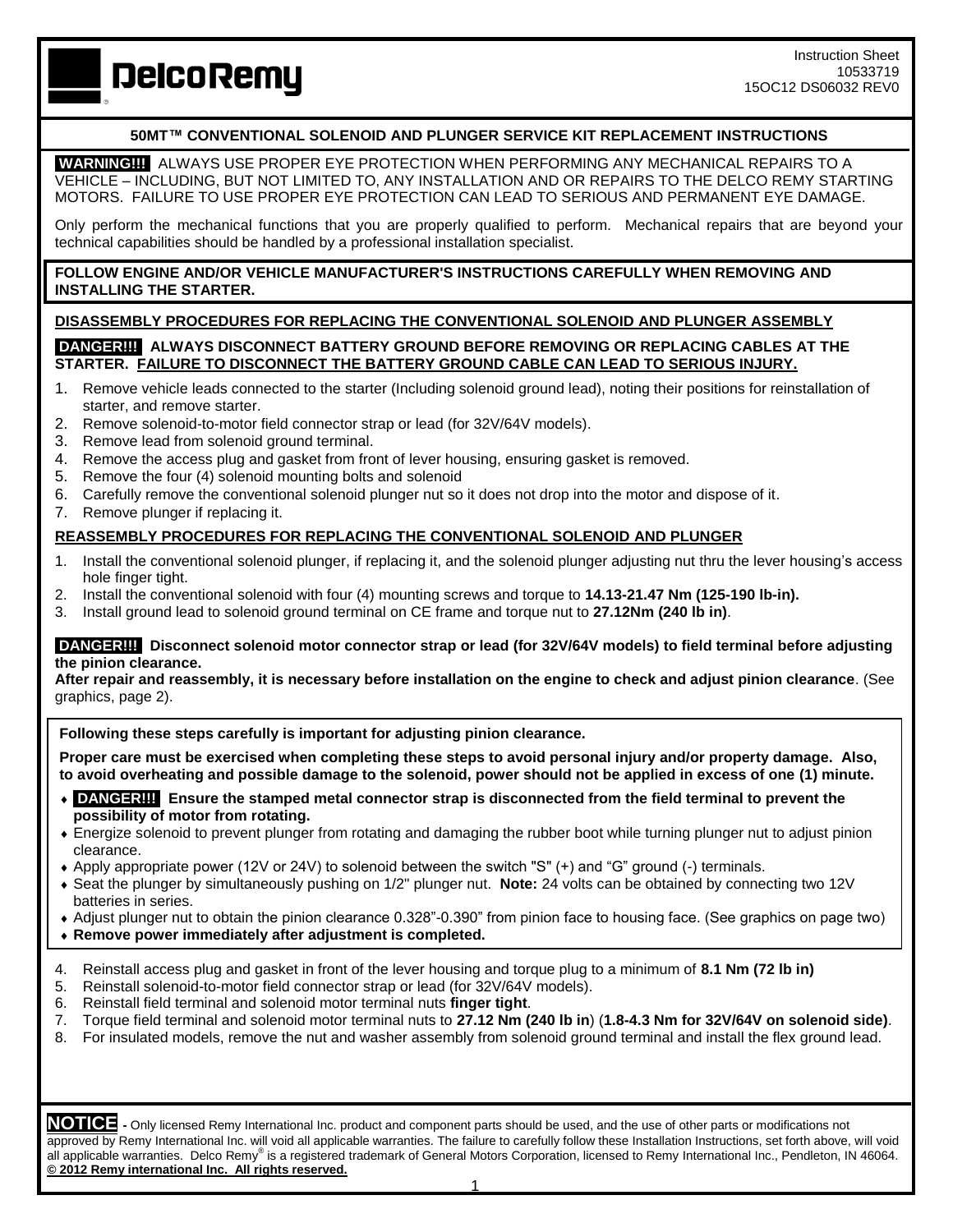- 9. Install ground terminal nut and washer assembly on solenoid and tighten to **1.8-4.3 Nm (16-38 lb in)**.
- 10. Reinstall starter and connect cables and other leads, as removed.
- 11. Reconnect the negative (-) cable at the battery.



**Technical support: USA 800 854 0076, Mexico 01 800 000 7378, Brazil 0800 703 3526, South America 55 11 2106 6510 or visit delcoremy.com**

**NOTICE -** Only licensed Remy International Inc. product and component parts should be used, and the use of other parts or modifications not approved by Remy International Inc. will void all applicable warranties. The failure to carefully follow these Installation Instructions, set forth above, will void all applicable warranties. Delco Remy® is a registered trademark of General Motors Corporation, licensed to Remy International Inc., Pendleton, IN 46064. **© 2012 Remy international Inc. All rights reserved.**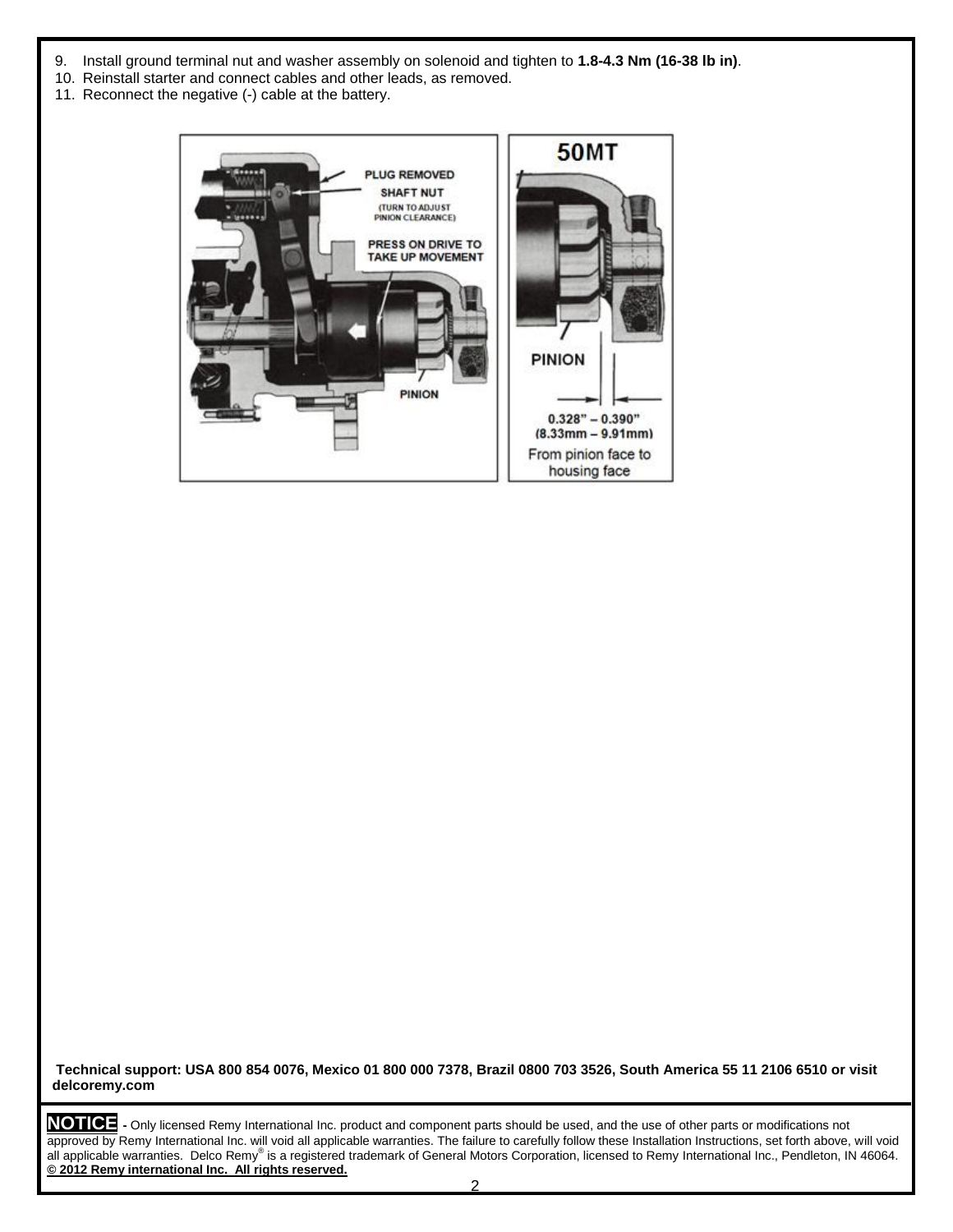# **DelcoRemy**

## **INSTRUCCIONES DE REEMPLAZO DEL ÉMBOLO Y SOLENOIDE CONVENCIONAL 50MT™**

**¡¡¡PRECAUCIÓN!!!!**USE SIEMPRE PROTECCIÓN OCULAR CUANDO REALICE CUALQUIER ACTIVIDAD RELACIONADA CON LA REPARACIÓN MECÁNICA A UN VEHÍCULO, INCLUYENDO, MÁS NO LIMITANDO A CUALQUIER REPARACIÓN O INSTALACIÓN DE MOTORES DE ARRANQUE DELCO REMY. OMITIR EL USO DE PROTECCIÓN OCULAR APROPIADA PUEDE RESULTAR EN DAÑOS Y LESIONES PERMANENTES A LOS OJOS.

Ejecute solamente las funciones mecánicas que está apropiadamente calificado para realizar. Las reparaciones mecánicas que se encuentran fuera de sus capacidades técnicas deben ser manejadas por especialistas profesionales de instalación.

**SIGA CUIDADOSAMENTE LAS INSTRUCCIONES DEL FABRICANTE DEL MOTOR DE COMBUSTIÓN Y/O EL VEHÍCULO AL MOMENTO DE INSTALAR O REMOVER LA MARCHA.**

## **PROCEDIMIENTO DE DES-ENSAMBLE PARA EL REEMPLAZO DEL ÉMBOLO Y SOLENOIDE CONVENCIONAL**

**¡¡¡PELIGRO!!! SIEMPRE DESCONECTE EL CABLE NEGATIVO (-) DE BATERÍA ANTES DE REMOVER O REEMPLAZAR LOS CABLES EN LA MARCHA. UNA FALLA AL DESCONECTAR EL CABLE DE TIERRA PUEDE LLEVAR A LESIÓN SERIA.**

- 1. Remueva los cables y arneses conectados al motor de arranque, identificando las posiciones para su re-instalación y remueva el motor de arranque.
- 2. Remueva el conector ó cable (para modelos de 32V/64V) que une la terminal de la bobina de campo con la terminal del solenoide del motor.
- 3. Remueva en el solenoide la terminal de tierra.
- 4. Remueva el tapón de acceso y empaque de la parte delantera de la coraza horquilla, asegurándose de que el empaque sea removido.
- 5. Remueva los cuatro (4) tornillos de montaje del solenoide y el solenoide convencional.
- 6. Cuidadosamente retire la tuerca del solenoide convencional para que esta no caiga dentro del motor.
- 7. Remueva el émbolo en caso de que esta vaya a ser reemplazado.

### **PROCEDIMIENTO DE RE-ENSAMBLE PARA REEMPLAZO DE ÉMBOLO Y SOLENOIDE CONVENCIONAL**

- 1. Instale el émbolo de solenoide convencional si este es reemplazado, y guíe una nueva tuerca de ajuste apretando con los dedos.
- 2. Instale el solenoide convencional y los cuatro (4) tornillos de montaje. Apriete los tornillos a **14.1-21.4 Nm (10-16 lb ft).**
- 3. Coloque nuevamente el cable de tierra a la terminal de tierra del solenoide en la tapa y apriete a **27.12Nm (240 lb in)**.

#### **¡¡¡PRECAUCIÓN!!! Retire el conector o cable (para modelos de 32V/64V) de la terminal motor del solenoide a la terminal de la bobina de campo antes de ajustar el claro de piñón.**

**Después de la reparación y re-ensamble, es necesario comprobar y ajustar el claro de piñón antes de instalarlo en el motor.** *(Ver figura en página 4)*

### **AJUSTE DE CLARO DE PIÑÓN**

Es importante seguir éstos pasos cuidadosamente para ajustar el claro de piñón.

**Debe tenerse el cuidado apropiado al realizar estos pasos para evitar daños personales y/o daños a la propiedad. Además, para evitar sobrecalentamiento y posibles daños al solenoide, no debe energizarse en exceso por más de un minuto.**

- **◆ TTPELIGRO!!!** Asegúrese de que el conector de metal se encuentra desconectado de la terminal de la bobina de **campo para evitar la posibilidad de que el motor gire.**
- Energice el solenoide para evitar que el émbolo gire y dañe el cubre polvo mientras es apretada la tuerca del émbolo para ajustar el claro de piñón.
- Aplique la alimentación adecuada (12V o 24V) al solenoide entre las terminales del interruptor "S" (+) y tierra "G" (-).
- Asiente el émbolo empujando simultáneamente la tuerca del émbolo de 1/2". Nota: Se pueden obtener 24 voltios mediante la conexión en serie de dos baterías de 12 V.
- Ajuste la tuerca del émbolo para obtener una distancia de 0.328" y 0.390" entre la cara del piñón y el interior de la superficie maquinada de la nariz de montaje. Esta operación puede realizarse con la ayuda de una herramienta con forma de horquilla con el espesor especificado.
- **Desconecte la alimentación inmediatamente después de que el ajuste se ha completado.**

**NOTA -** Solamente deben ser usados productos y componentes Remy International Inc., el uso de otras partes o modificaciones no aprobadas por Remy International Inc. anulará todas las garantías aplicables. No seguir cuidadosamente las instrucciones de instalaciones expuestas en este documento anulará todas las garantías aplicables. Delco Remv<sup>®</sup> es una marca registrada de General Motors Corporation, autorizada bajo licencia a Remy International Inc., Pendleton, IN 46064.

**© 2012 Remy International Inc. Todos los derechos** 3